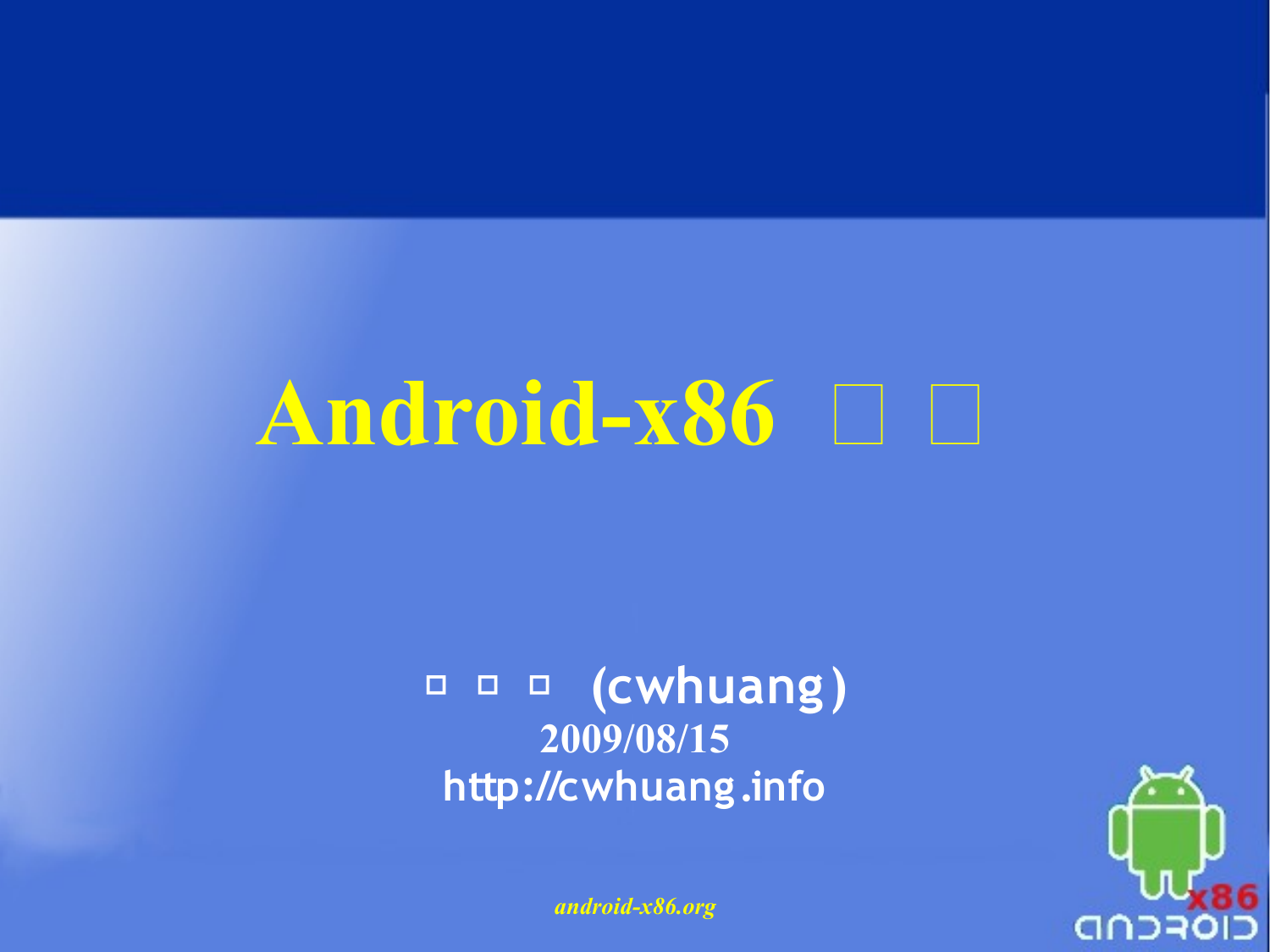#### Android on x86 ?

### First ported by Dima Zavin <[dima@android.com](mailto:dima@android.com)>, but...

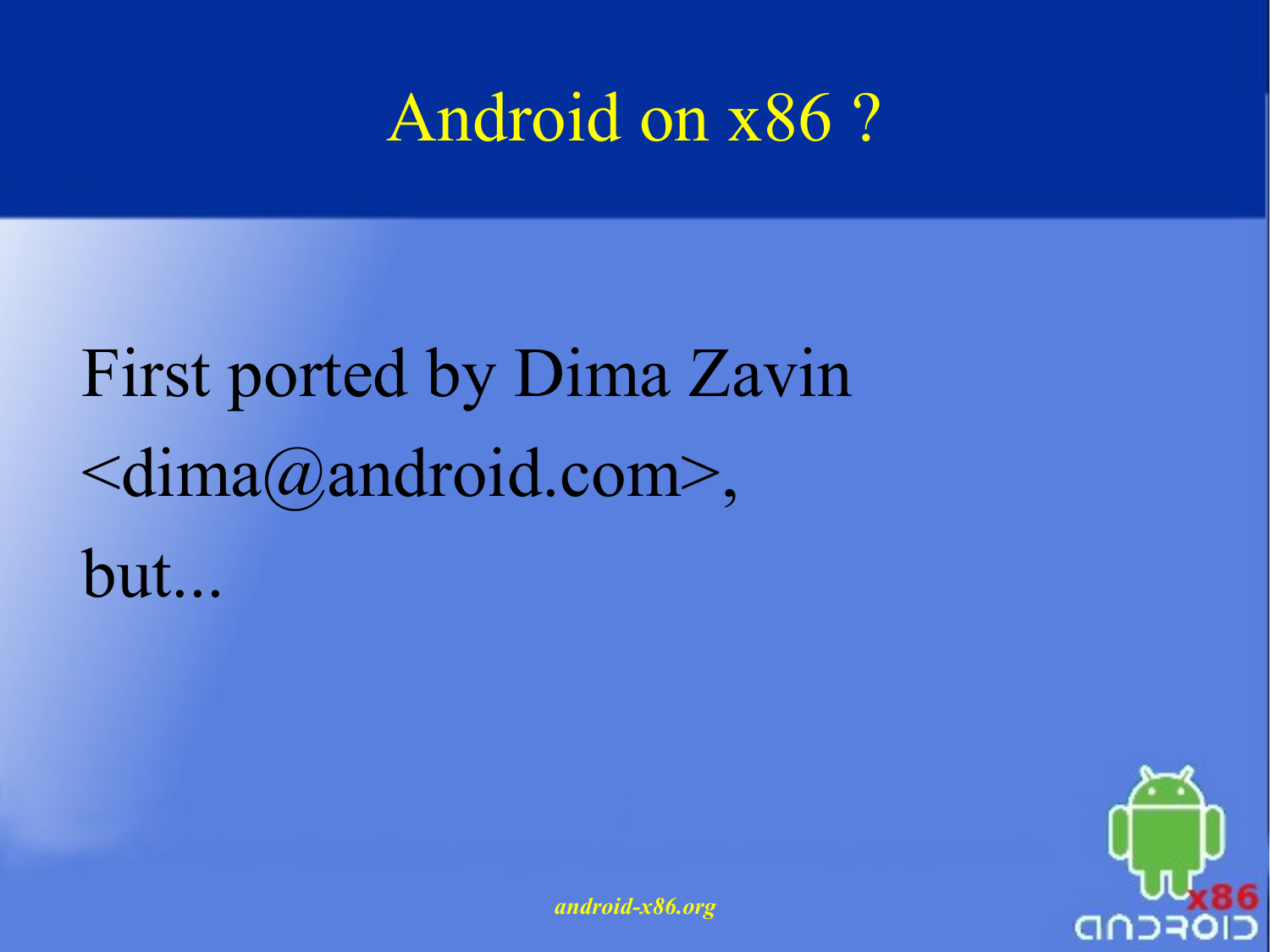# Google  $\square$  ?

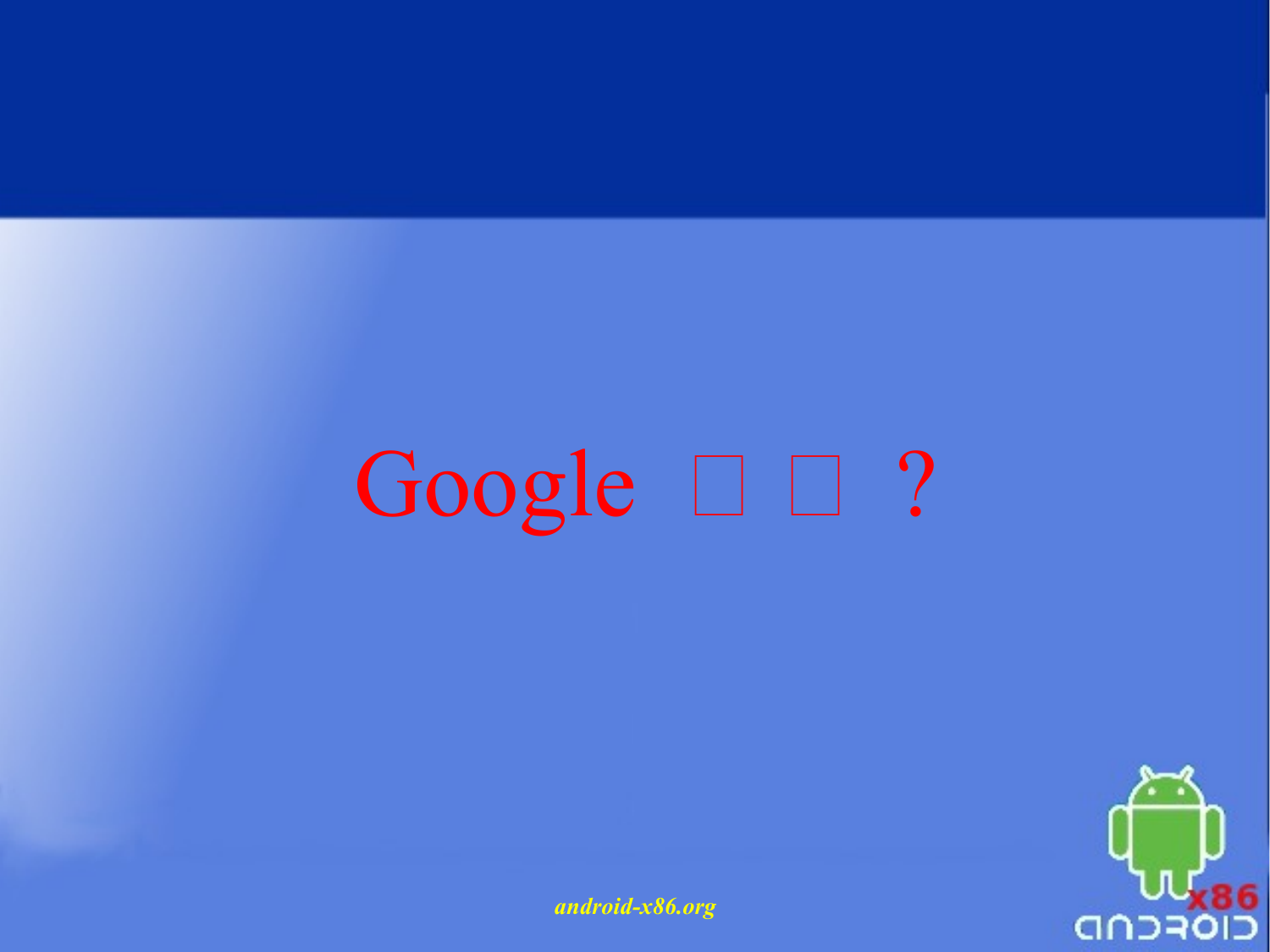#### **History**

- Not maintained, need patches
- Patch hosting for android x86 support by Yi Sun < [beyounn@gmail.com>](mailto:beyounn@gmail.com)
- Need a common, complete code base
- July, 2009: android-x86.org

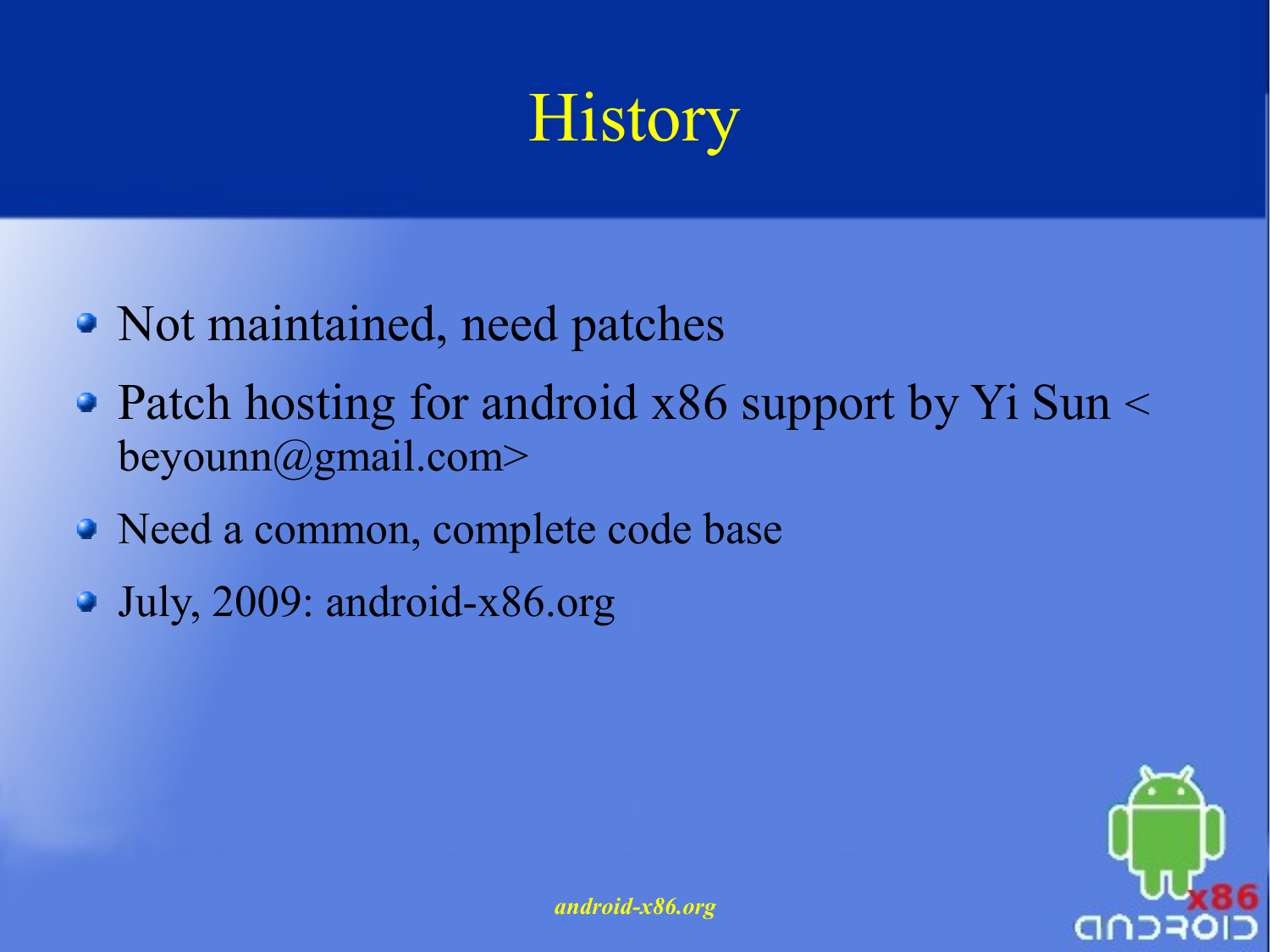#### What's Android-x86 ?

- A project to provide a complete solution for Android on x86 platforms.
- Currently use ASUS Eee PC as the reference platform. However, the work should be easy to port to other x86 platform.
- Not a live CD project.

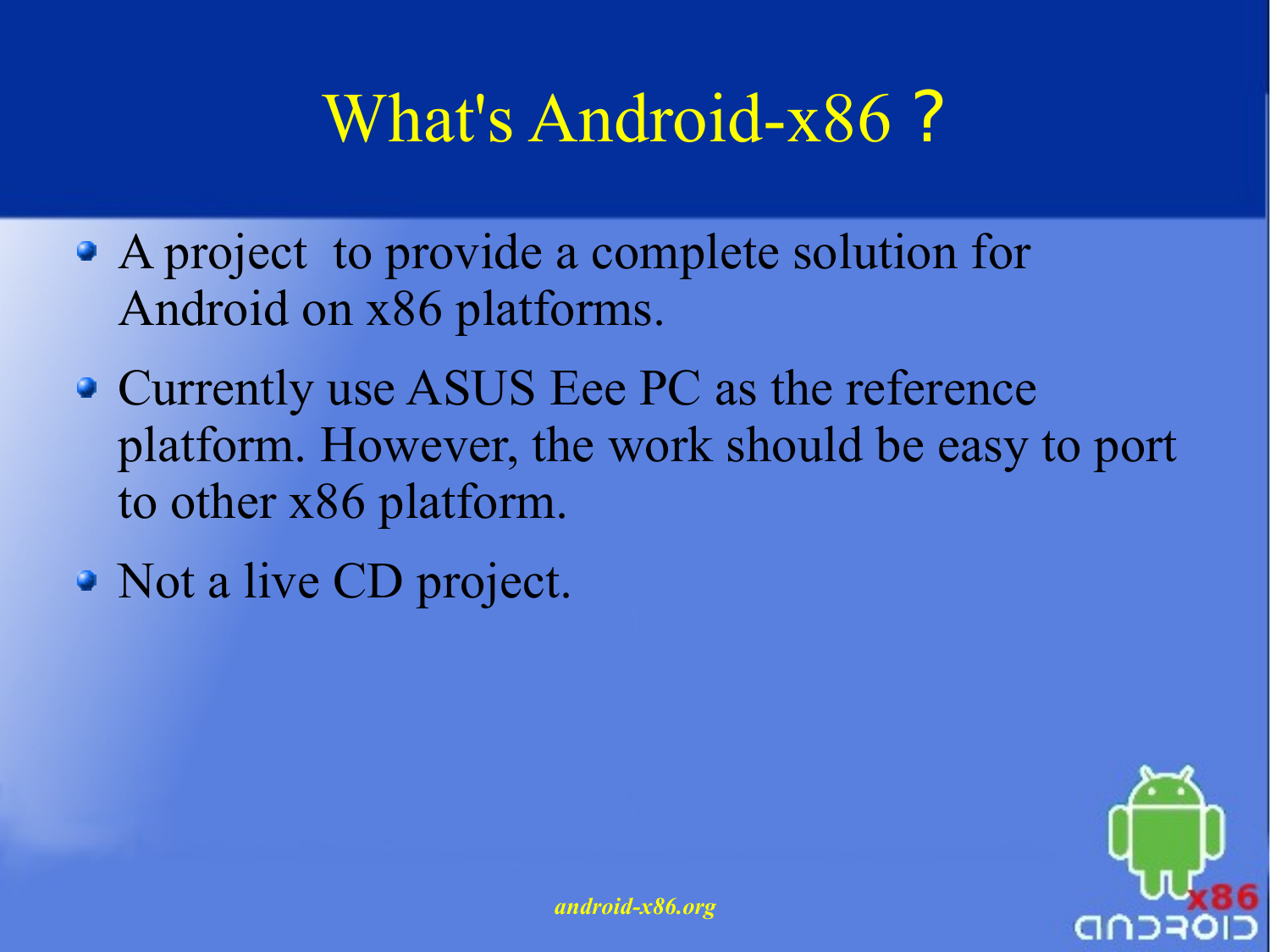#### First Release: v0.9

- Kernel 2.6.29, KMS enabled  $\bullet$
- Audio support
- Camera support (port from android-m912) Q
- SD card/USB disk automount a
- Auto-detect drivers
- Ethernet (DHCP) Q
- Mouse wheel support Q
- Software mouse cursor
- Battery status
- Suspend to RAM and wakeup
- Touchscreen support (tested on Eee PC T91 and Eee Top)
- Compressed filesystem (squashfs)
- Debug mode, including busybox
- Support virtual machine like Virtual Box, Qemu and VMware.

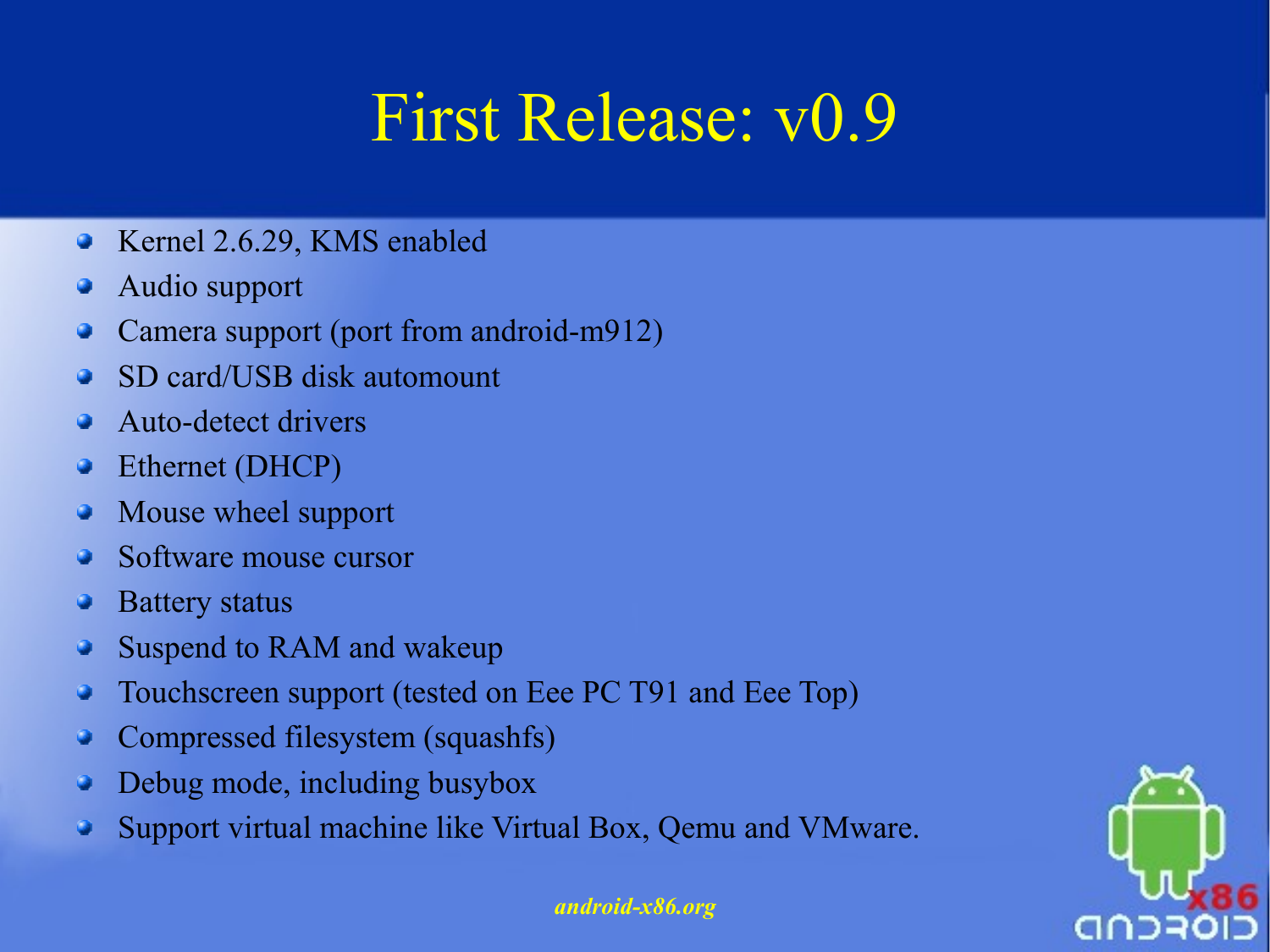### Next Release Plan: v1.0 ?

- Wifi support
- Good Installer
- Bluetooth
- **Ethernet Status Tracker**
- Hardware cursor
- Improve keyboard support
- ACPI, Hotkeys
- 3D acceleration ?

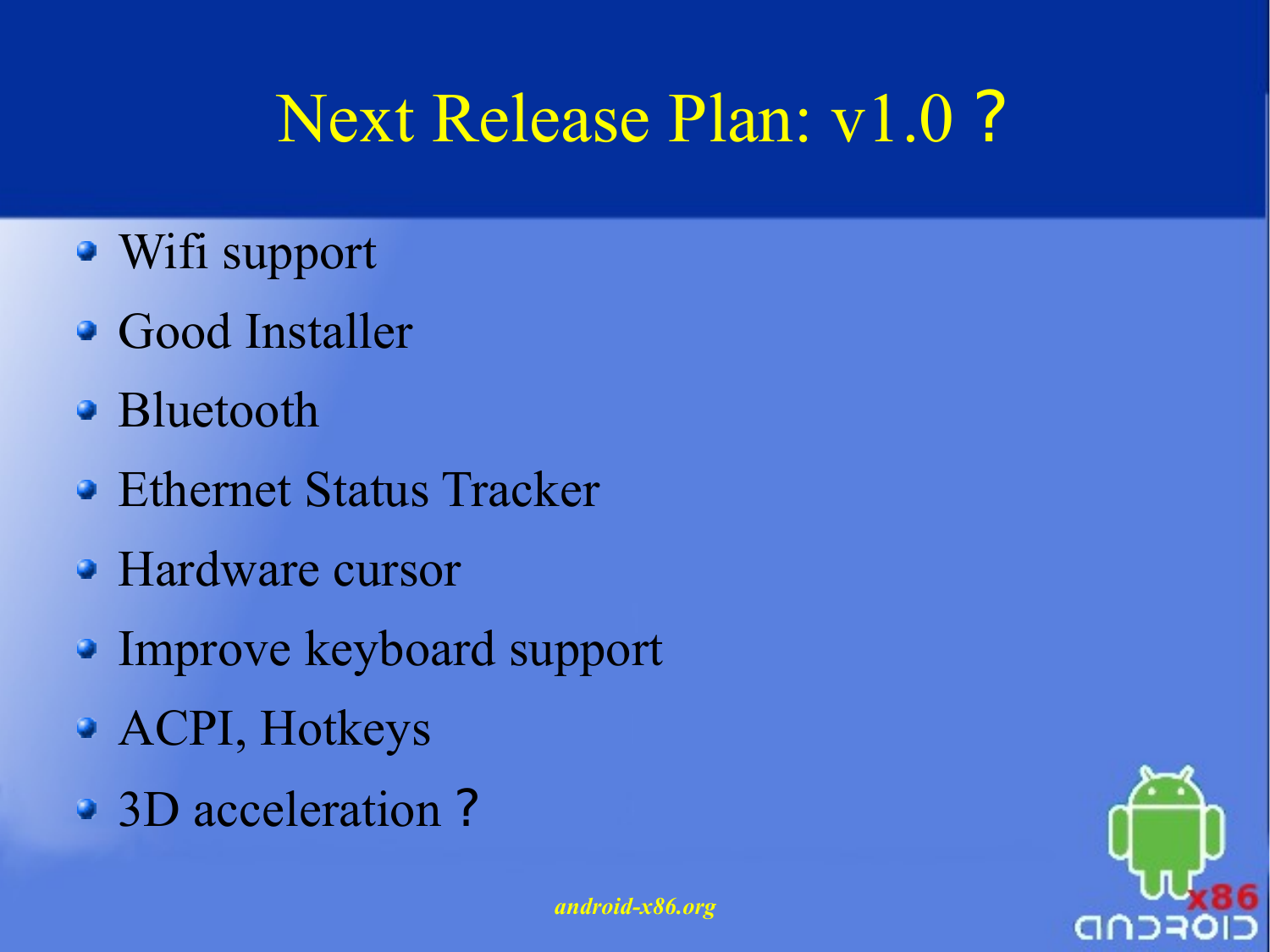#### Summary

Web Git server Blog

http://android-x86.org [http://git.android-x86.org](http://git.android-x86.org/)  [http://cwhuang.info](http://cwhuang.info/)

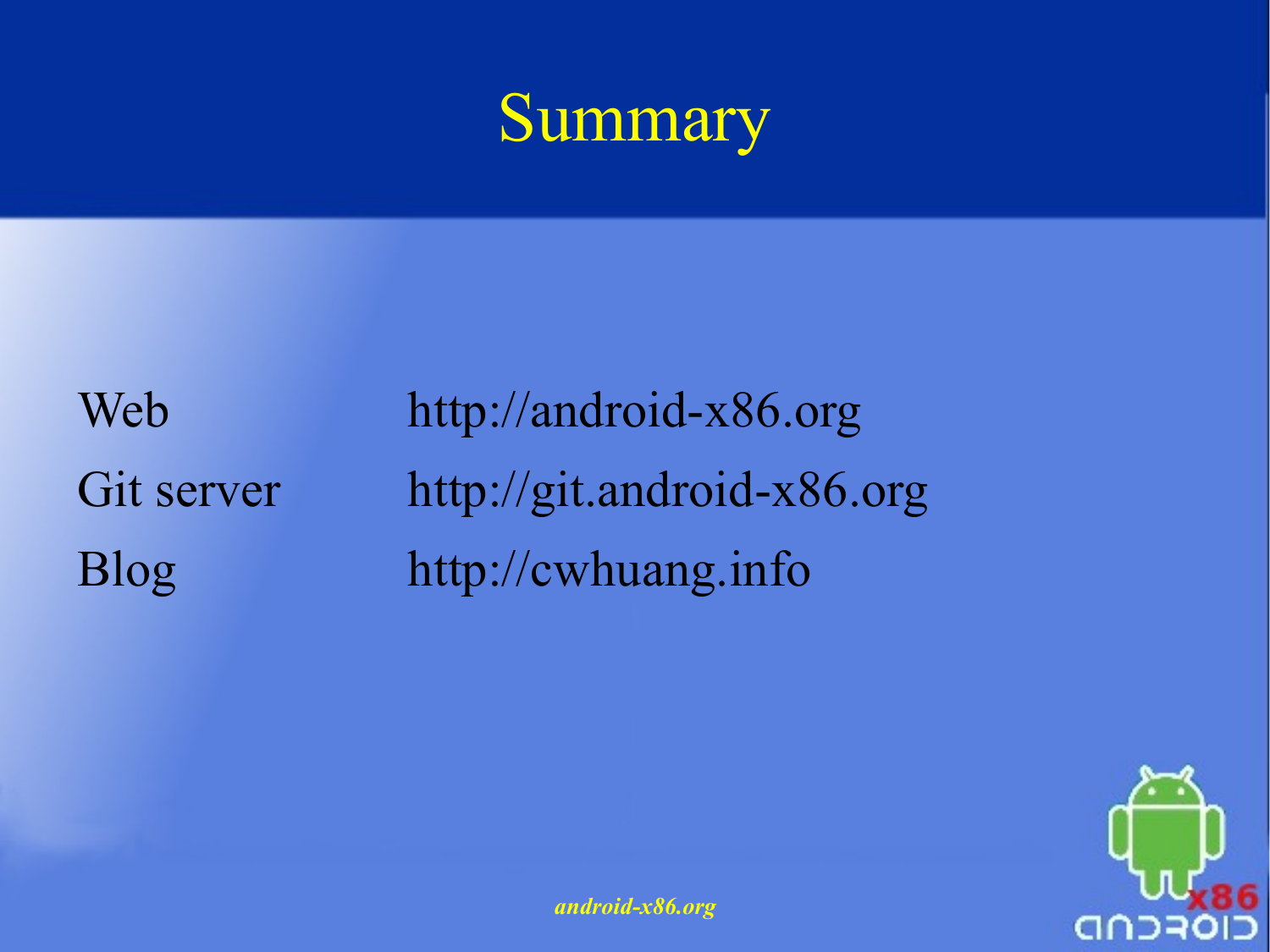### Call for Developers

Join us

- Google group: Android-x86 http://groups.google.com/group/android-x86
- IRC channel at irc.freenode.net #android-x86